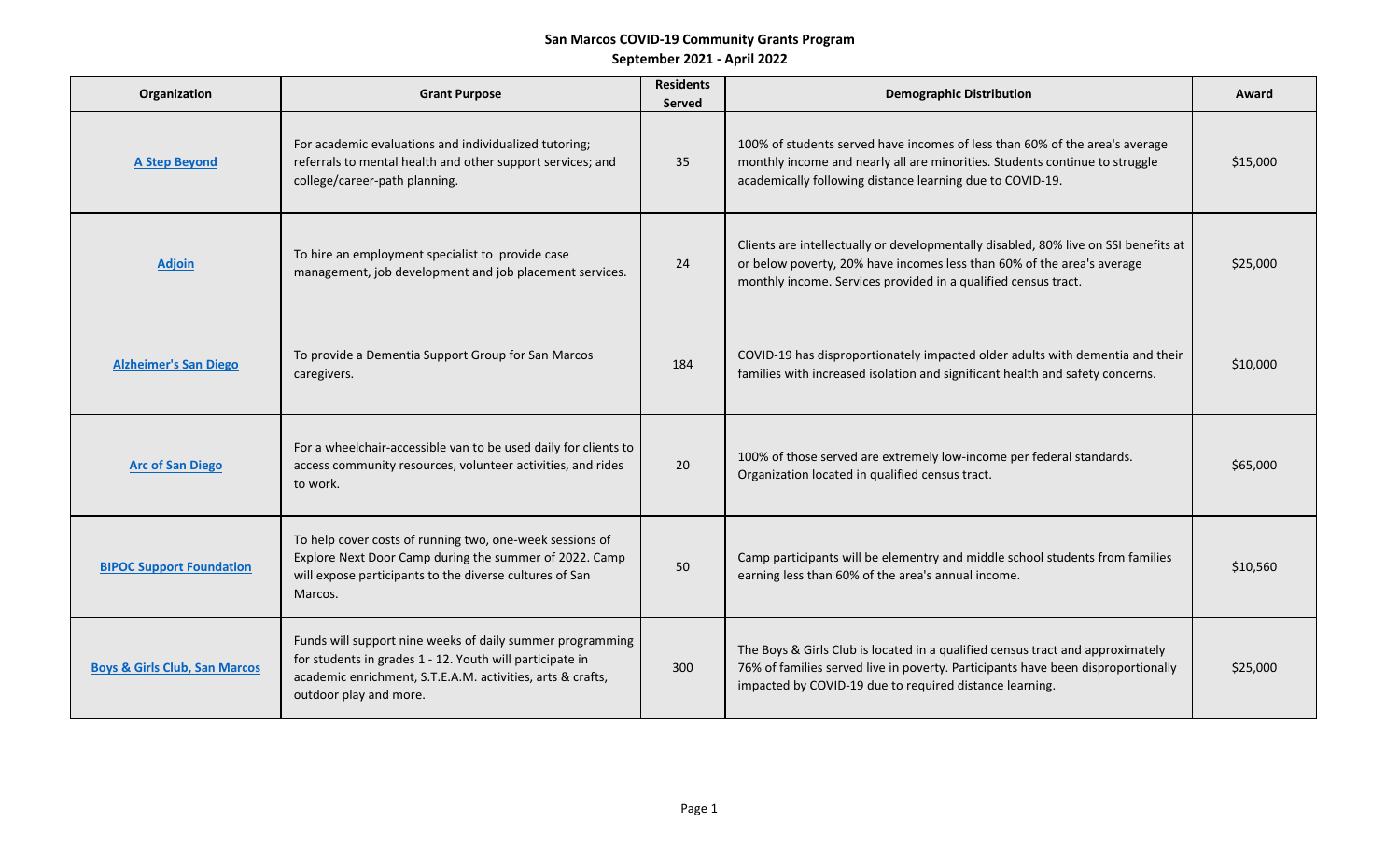| <b>Boys and Girls Clubs San Marcos</b>                 | To upgrade technology equipment and connectivity at the<br>Club's 1 Positive Place site. The Club provides safe, supervised<br>programming when children are out of school.                                            | 800  | Children are from socio-economically disadvantaged families and many from the<br>homes of single parents and essential workers. Services received in a qualified<br>census tract.                                                       | \$50,000  |
|--------------------------------------------------------|------------------------------------------------------------------------------------------------------------------------------------------------------------------------------------------------------------------------|------|-----------------------------------------------------------------------------------------------------------------------------------------------------------------------------------------------------------------------------------------|-----------|
| <b>Brother Benno Foundation</b>                        | For bus passes, identity documents, driver licenses, and<br>medical prescriptions for college students and substance<br>abuse recovery clients. To assist in securing permanent<br>housing once recovery programs end. | 69   | 100% of those served have incomes less that 60% of the area's average monthly<br>income. College students are homeless, extremely low-income, and/or foster<br>youth.                                                                   | \$30,000  |
| <b>Burn Institute</b>                                  | To bring the Fire Safe Kids programs at schools in low-income<br>areas.                                                                                                                                                | 1800 | Schools served will be located in qualified census tracts and/or have a high<br>percentage of students from families earning 60% or less than the area's median<br>income.                                                              | \$9,900   |
| <b>Cardinal Alliance Parent</b><br><b>Organization</b> | Funds will help cover the cost of individual and small group<br>coaching for students in the Mission Hills High School Band<br>and Color Guard. Coaches are not school employees.                                      | 192  | 89.3% of students reside in San Marcos and 40% are from low-income families.<br>Funding recommended aligns with the number of low-income, San Marcos<br>residents at the school.                                                        | \$15,000  |
| <b>Carrillo Elementary PTO</b>                         | For twice weekly, after-school academic remediation.                                                                                                                                                                   | 38   | Participants are San Marcos-resident, ELL students from families earning less<br>than 60% of the local's area's annual income. Students continue to struggle<br>following months of distance learning.                                  | \$5,000   |
| <b>Casa de Amparo</b>                                  | To provide critically-needed campus security improvements,<br>specifically fencing and a radio booster sytem. Improvements<br>will mitigate risks to resident foster youth.                                            | 125  | All foster youth served have incomes below the federal poverty line. They have<br>endured physical, emotional and sexual abuse; severe neglect; and domestic<br>violence. Youth have also been exposed to violence and substance abuse. | \$150,000 |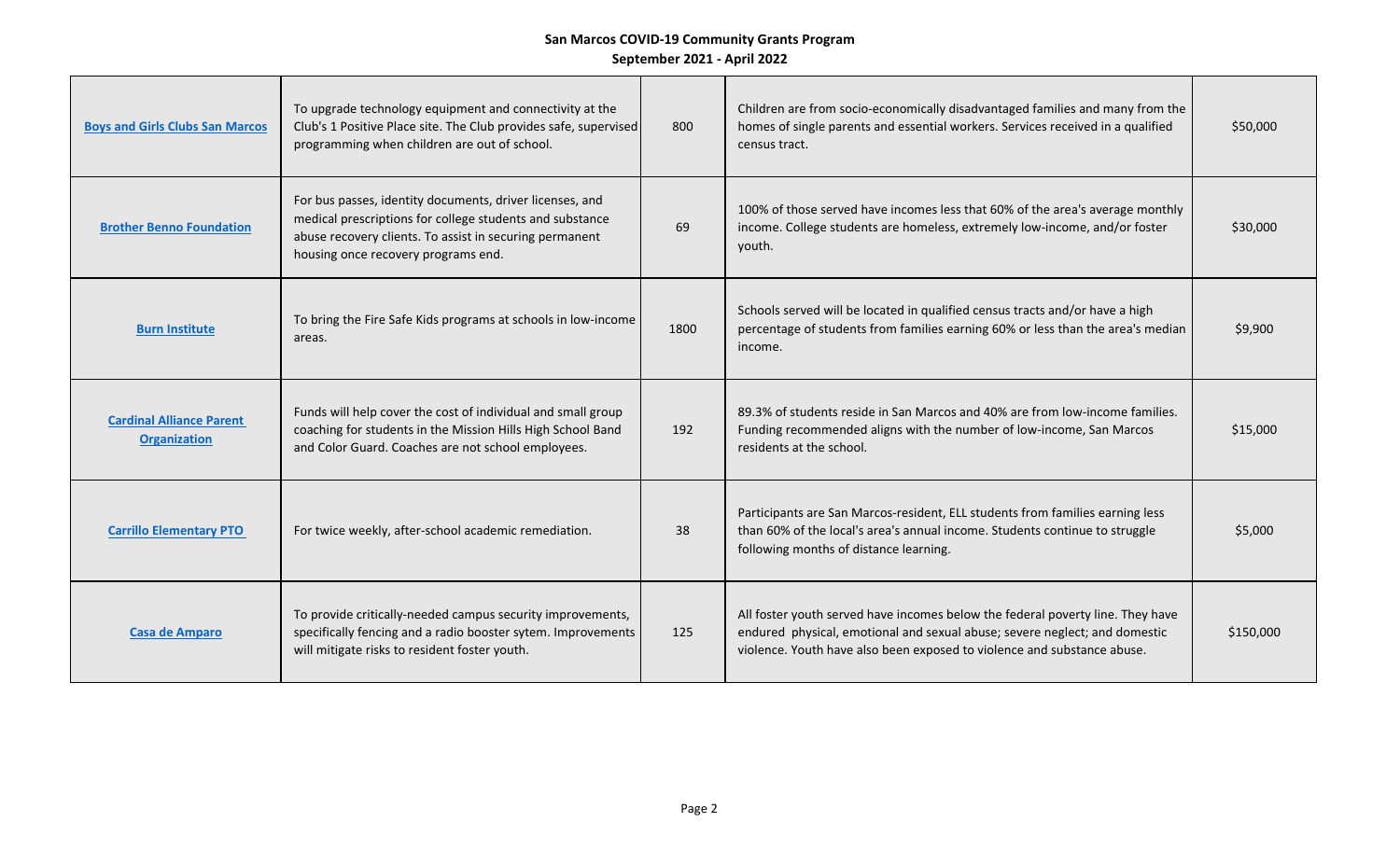| <b>Charity Wings/Gather</b>       | To purchase equipment needed to provide outdoor, pop-up<br>art classes with nonprofit community partners.                                                                                                                                                                          | 250  | Programs will take place in qualified census tracts and/or serve residents earning<br>60% or less than the area's median income.                                                                                                                                                                                                | \$2,000  |
|-----------------------------------|------------------------------------------------------------------------------------------------------------------------------------------------------------------------------------------------------------------------------------------------------------------------------------|------|---------------------------------------------------------------------------------------------------------------------------------------------------------------------------------------------------------------------------------------------------------------------------------------------------------------------------------|----------|
| <b>Coastal Roots Farm</b>         | For K-5th grade students, in The San Marcos Promise's after-<br>school/summer enrichment program to participate in a five-<br>visit, outdoor Environmental STEM & Nutrition Education<br>program.                                                                                  | 96   | Of district students, at least 37% are from low-income families, 14% are English<br>Language Learners, and 13% have disabilities. Program targets these students<br>who do not have equal access to safe outdoor learning and academic enrichment<br>activities, both needed during COVID and after months of virtual learning. | \$35,000 |
| <b>Community Resource Center</b>  | To provide housing assistance, emergency shelter and<br>counseling for clients at risk of homelessness.                                                                                                                                                                            | 30   | Participants earn less than 60% of the area's median income. 35% homeless,<br>65% immigrants, 15% seniors, and many survivors of domestic violence.                                                                                                                                                                             | \$50,000 |
| <b>Discovery Elementary PTO</b>   | For Tuff Shed and shelving for the school's Makerspace.                                                                                                                                                                                                                            | 145  | The Makerspace is used by all students, though funding provided (as a<br>percentage of the request) aligns with the number of San Marcos-resident<br>students from families earning less than 60% of the area's annual income.                                                                                                  | \$6,500  |
| <b>Double Peak Music Boosters</b> | To help cover musical instrument rental costs for low- income<br>students.                                                                                                                                                                                                         | 56   | Students served are from families earning less than 60% of the local area's<br>annual income.                                                                                                                                                                                                                                   | \$7,500  |
| <b>Empowering Latino Futures</b>  | For a weekly eNewsletter, bimonthly printed magazine, and<br>social media newsletter in Spanish and English. Information<br>targets Latinos and other underserved communities with<br>postings about education, economic relief, financial literacy,<br>food pantries, and health. | 6000 | Participants are low-income immigrants earning less than 60% of the area's<br>average annual income. At least 25% of those served will have incomes below<br>the poverty line.                                                                                                                                                  | \$25,000 |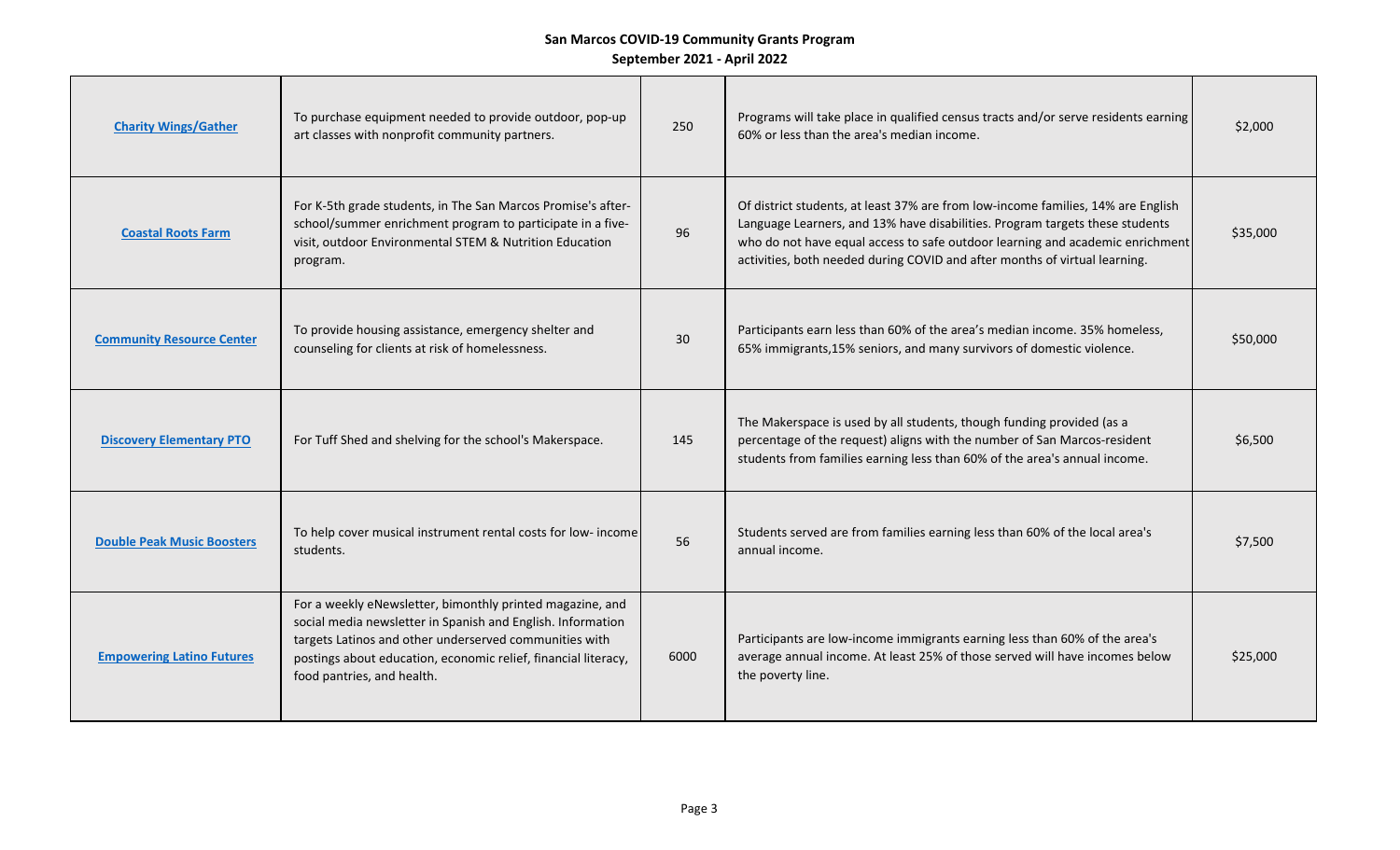| <b>Feeding San Diego</b>                  | Funds will provide ten months of food distributions to school<br>pantries. 75% of funds will be used for food purchases.                                                                                                          | 510 | Both Joli Ann Leichtag Elementary and San Marcos Elementary are located in<br>qualified census tracts with high numbers of low-income, food insecure families<br>earning less than 60% of the area's average annual income.                                                                                                                                                                              | \$74,000 |
|-------------------------------------------|-----------------------------------------------------------------------------------------------------------------------------------------------------------------------------------------------------------------------------------|-----|----------------------------------------------------------------------------------------------------------------------------------------------------------------------------------------------------------------------------------------------------------------------------------------------------------------------------------------------------------------------------------------------------------|----------|
| <b>Feeding San Diego</b>                  | For twice monthly food distributions at San Marcos<br>Elementary, serving school families and community<br>members. Distributions were held for 10+ years before<br>school's closure in March 2020, due to COVID-19.              | 574 | Beneficiaries are very low-income and primarily immigrants, including essential<br>workers. Participants live and access services in a qualified census tract.                                                                                                                                                                                                                                           | \$68,000 |
| <b>Foundation for Senior Wellbeing</b>    | To connect seniors, caregivers and family members to<br>resources for housing, home repair, transportation,<br>caregiving, food, emergency aid, medical/mental health<br>needs, legal issues and more.                            | 250 | 100% of seniors served reside in qualified census tracts. Isolation and lack of<br>access to community resources have been particular concerns for seniors<br>throughout the pandemic.                                                                                                                                                                                                                   | \$10,000 |
| <b>Foundation for Women Warriors</b>      | For general operating support, enabling organization to<br>prevent client homelessness and enhance economic well-<br>being through case management, financial literacy training,<br>as well as emergency goods and financial aid. | 24  | Clients are all female veterans and have incomes of less than 60% of the area's<br>average monthly income. Many are single mothers and suffer from Post<br>Traumatic Stress Disorder and Military Stress Disorder.                                                                                                                                                                                       | \$15,000 |
| <b>Freedom to Thrive</b>                  | To provide human trafficking (HT) survivors with legal and<br>advocacy services and connections to other needed<br>resources.                                                                                                     | 10  | Services will be provided in a qualified census tract. Participants earn less than<br>60% of the area's annual income. Survivors have been disproportionately<br>impacted by the pandemic. They are more vulnerable to homelessness, food/job<br>insecurity, domestic violence, extreme financial hardship, and re-exploitation.<br>Non-trafficked individuals are at a higher risk of being trafficked. | \$18,000 |
| <b>Friends of Richland Elementary PTO</b> | To provide \$4,361 for STEAM program and materials, \$4,611<br>for teacher aide, \$1,121 for instructional supplies.                                                                                                              | 188 | Funding provided (as a percentage of the request) aligns with the number of San<br>Marcos-resident students from families earning less than 60% of the area's<br>annual income.                                                                                                                                                                                                                          | \$10,093 |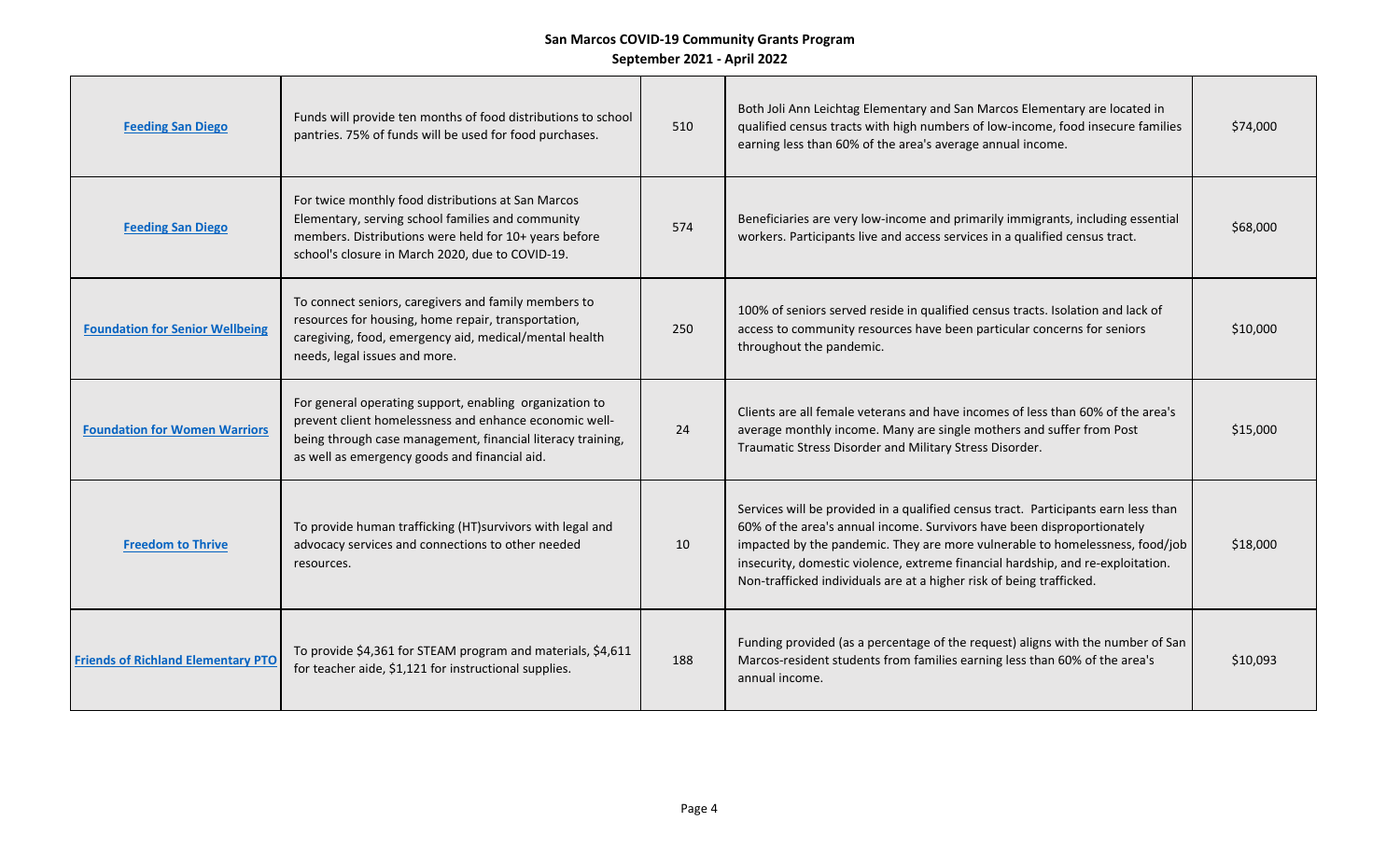| <b>Friends of San Marcos Parks and</b><br><b>Recreation</b> | Funds will assist in completing work on a pump track for<br>Bradley Bike Park, covering costs related to land grading and<br>soil stabilization.                                         | 12000 | Bradley Park is located in a qualified census tract and easily accessible to low-<br>income residents.                                                                                    | \$50,000  |
|-------------------------------------------------------------|------------------------------------------------------------------------------------------------------------------------------------------------------------------------------------------|-------|-------------------------------------------------------------------------------------------------------------------------------------------------------------------------------------------|-----------|
| <b>Girls on the Run</b>                                     | To support spring and fall program scholarships for students<br>at four San Marcos schools. Program enhances girls' mental<br>and physical health as well as social and life skills.     | 80    | Participants are in third through eighth grades and all come from families with<br>incomes of less than 75% of the area's average monthly income and many are<br>minorities.              | \$18,400  |
| <b>Honorary Deputy Sheriff's</b><br><b>Association</b>      | Funds will be used to purchase sports equipment for the San<br>Diego Sheriff's Department RESPECT Project.                                                                               | 50    | Participants are teen boys residing in San Marcos from families earning less than<br>60% of the area's average annual income.                                                             | \$24,063  |
| <b>Hope through Housing</b>                                 | To provide safe, supervised after-school programming for<br>children residing in affordable housing.                                                                                     | 40    | Children are from socio-economically disadvantaged families and many from the<br>homes of single parents and essential workers. Receive services and live in a<br>qualified census tract. | \$20,000  |
| <b>Interfaith Community Services</b>                        | For case management and access to emergency flex funds,<br>housing/utility assistance, employment resources,<br>mental/behavioral health, food and hygiene items, and other<br>services. | 120   | Clients are primarily seniors residing in qualified census tracts. At least 90% of<br>clients served will have incomes below the federal poverty line.                                    | \$100,000 |
| Joli Ann Leichtag Elementary PTO                            | For field trips, books, onsite activities, playground equipment,<br>supplies, teacher appreciation gifts, and spirit wear.                                                               | 380   | This is a low-income school, located in a qualified census tract.                                                                                                                         | \$18,500  |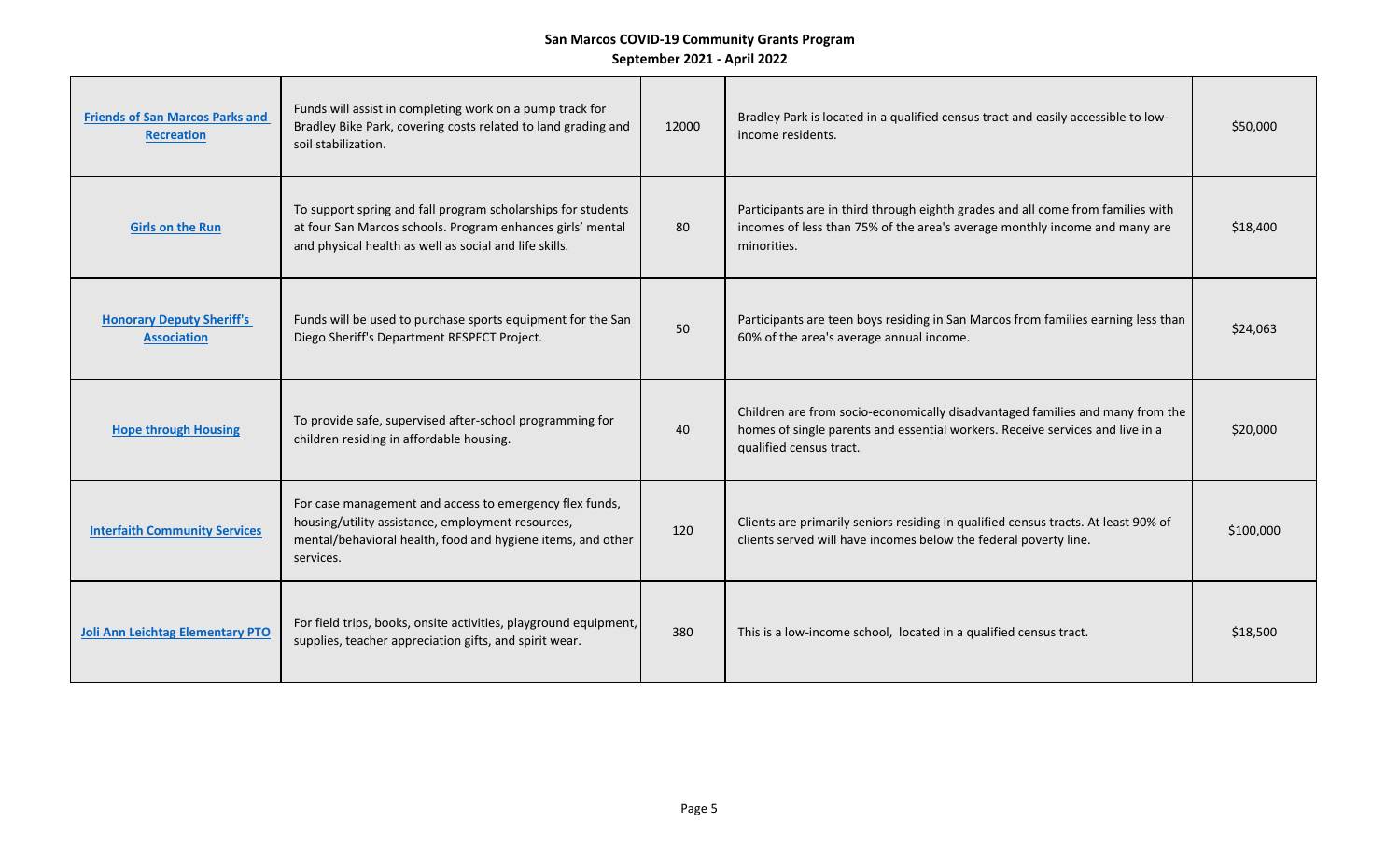| <b>Just in Time for Foster Youth</b> | For emergency support needed for stability, including<br>health/wellness, basic needs, transportation, education,<br>employment, financial literacy, and home furnishings.                                                                          | 18  | Participants are transition-age foster youth and have incomes less than 60% of<br>the area's average monthly income. Many struggle with health issues,<br>unemployment and homelessness.                               | \$25,000 |
|--------------------------------------|-----------------------------------------------------------------------------------------------------------------------------------------------------------------------------------------------------------------------------------------------------|-----|------------------------------------------------------------------------------------------------------------------------------------------------------------------------------------------------------------------------|----------|
| <b>Kid's College</b>                 | For the Fortissimo Orchestral Music Program, providing<br>weekly music classes at five San Marcos schools, totaling<br>600+ hours of instruction plus performances and concerts<br>each school year.                                                | 200 | Offices and two schools located in qualified census tracts. Most participants have<br>incomes less that 60% of the area's average monthly income.                                                                      | \$35,500 |
| <b>Kids' Turn San Diego</b>          | To provide discounted family counseling workshops. Sessions<br>are aimed at healing and strengthening parent-to-parent and<br>parent-child relationships while preventing exposure to<br>domestic violence, high parental conflict and child abuse. | 75  | Participants are divorced, single parents and their children. Families earn less<br>than 60% of the area's average annual income. Families are struggling financially<br>and considered economically disadvantaged.    | \$7,500  |
| <b>Knob Hill Elementary PTO</b>      | To provide a formalized arts education program for students<br>in partnership with Escondido Center for the Arts.                                                                                                                                   | 279 | Funding recommended (as % of request) aligns with number of San Marcos-<br>resident students from families earning less than 60% of the area's annual<br>income.                                                       | \$15,480 |
| <b>La Costa Meadows PTO</b>          | \$1,400 for academic enrichment and remediation resources<br>and support                                                                                                                                                                            | 15  | Funding recommended (as % of request) aligns with number of San Marcos-<br>resident students from families earning less than 60% of the area's annual<br>income.                                                       | \$1,400  |
| La Jolla Playhouse                   | For performances of HOOPLA, which explores the meaning of<br>friendship at four low-income San Marcos schools. Pre- and<br>post-show workshops also provided.                                                                                       | 400 | Performances will take place at schools either located within qualified census<br>tracts or at schools where the majority of students are from families earning less<br>than 60% of the area's average monthly income. | \$10,000 |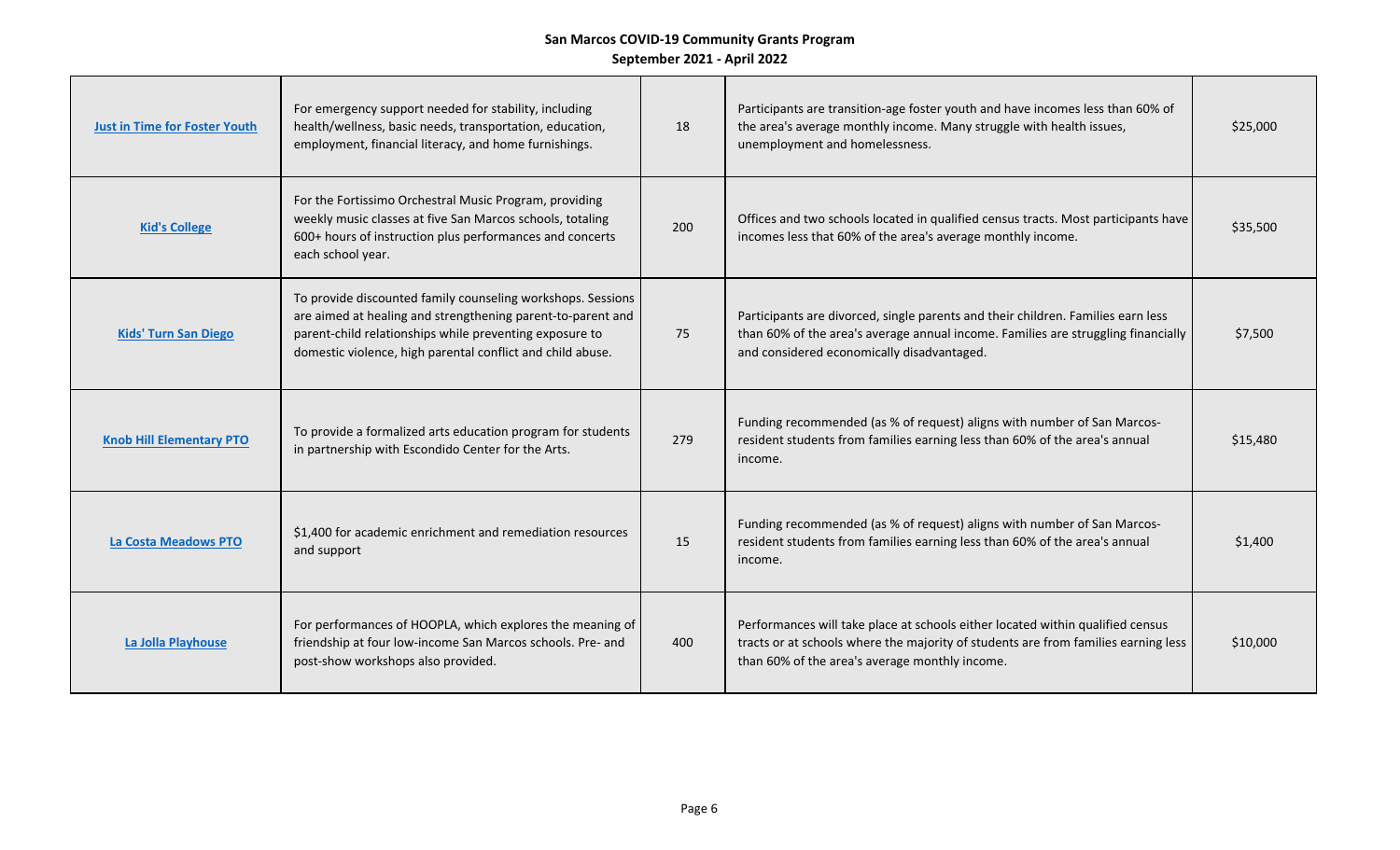| La Mirada Academy PTO                 | For a popcorn machine, hotdog steamer, projector screen,<br>and a mobile refreshment kiosk for PTO fundraising/school<br>programs. To help cover costs of field trips, sports<br>equipment/uniforms, and after-school tutoring for 50<br>students. | 907 | 100% of the school's students are from San Marcos-resident families earning less<br>than 60% of the local area's annual income.                                                                                                         | \$23,650 |
|---------------------------------------|----------------------------------------------------------------------------------------------------------------------------------------------------------------------------------------------------------------------------------------------------|-----|-----------------------------------------------------------------------------------------------------------------------------------------------------------------------------------------------------------------------------------------|----------|
| <b>Leap to Success</b>                | For a series of counseling and coaching programs that<br>provide women with the skills and tools needed to break<br>generational cycles of violence, dysfunction and poverty.                                                                      | 20  | Participants are women overcoming domestic<br>violence (75% of women served), homelessness, and other major life challenges.<br>Clients will earn less than 60% of the area's average annual income. Many<br>receive public assistance. | \$20,000 |
| <b>Legal Aid Society of San Diego</b> | To aid clients at risk of homelessness by providing flexible<br>funds for moving, utilities, and transportation costs and<br>groceries. Funds not to be used for rent.                                                                             | 35  | Participants will either reside in qualified census tracts or earn 60% or less than<br>the area's median income.                                                                                                                        | \$25,000 |
| <b>MAAC Project</b>                   | For no-cost childcare and comprehensive, individualized<br>career and education planning, case management, and<br>support with work or education expenses.                                                                                         | 420 | Participants live below the poverty line, 34% of the average household income<br>level in San Marcos. Participants are predominantly people of color and<br>unemployed or underemployed.                                                | \$50,000 |
| <b>Mama's Kitchen</b>                 | To prepare and provide 2,024 medically-tailored meals to<br>critically-ill San Marcos residents.                                                                                                                                                   | 30  | Most clients earn less that 60% of the local average monthly income and have<br>debilitating illnesses.                                                                                                                                 | \$5,000  |
| <b>MANA de North County San Diego</b> | For an Hermanitas Mentoring Program at La Mirada<br>Academy. Program fosters positive self-esteem; promotes<br>good mental and physical health; and encourages college<br>attendance to break the cycle of poverty.                                | 24  | Participants are Latina, 7th grade students and 100% come from families with<br>incomes less than 60% of the area's average monthly income.                                                                                             | \$2,200  |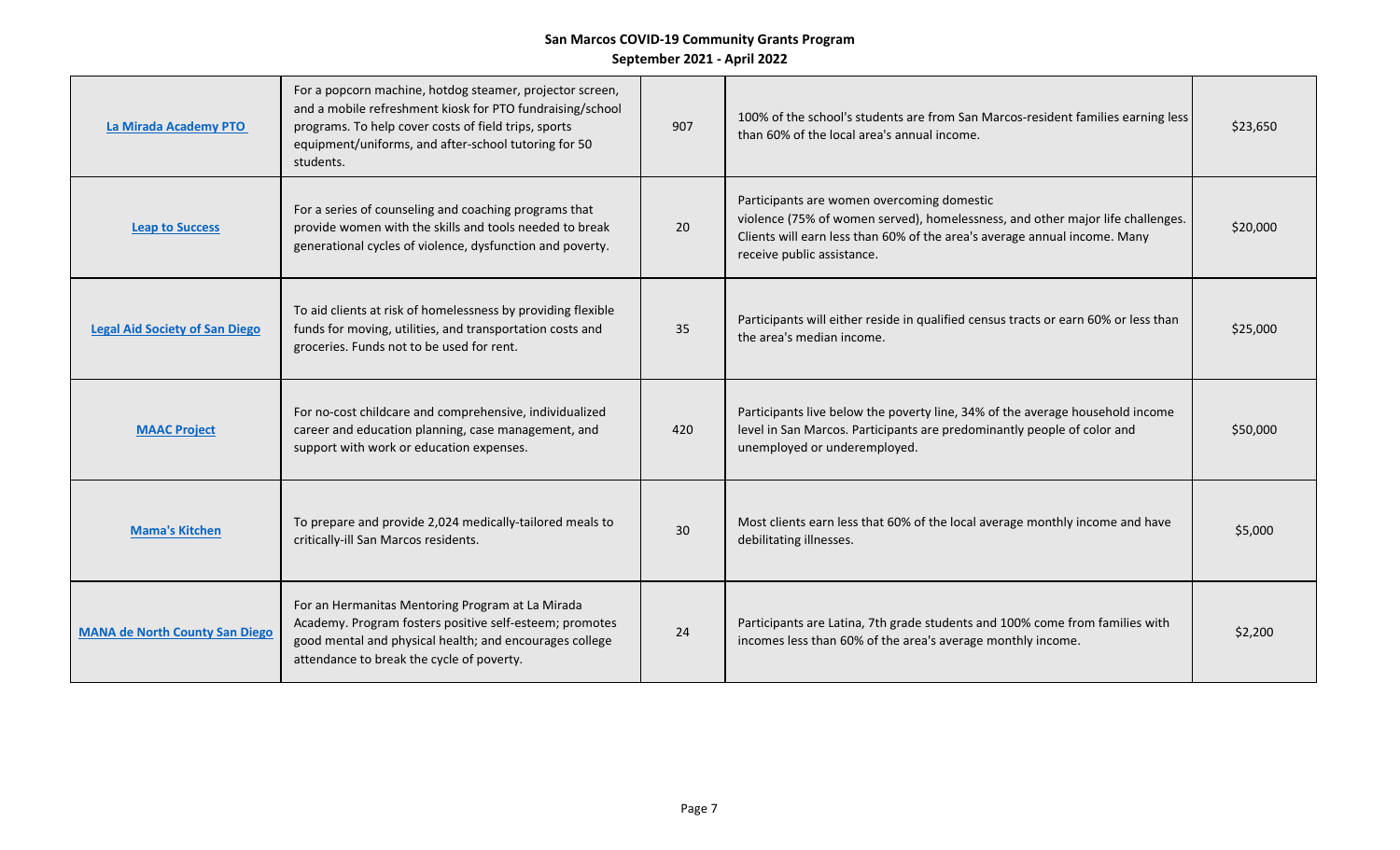| <b>Meals on Wheels San Diego County</b>                       | To provide daily, nutritous, home-delivered meals, safety<br>checks, social visits, and care coordination to very low-<br>income older adults and veterans.                                                                            | 155  | Services would be provided to isolated, homebound seniors and veterans<br>earning less than 60% of the area's median income.                                                                                                                     | \$42,225 |
|---------------------------------------------------------------|----------------------------------------------------------------------------------------------------------------------------------------------------------------------------------------------------------------------------------------|------|--------------------------------------------------------------------------------------------------------------------------------------------------------------------------------------------------------------------------------------------------|----------|
| <b>Mira Costa College Foundation</b>                          | To provide direct financial assistance to low-income college<br>students struggling to balance school and daily life expenses.                                                                                                         | 175  | Students have been greatly impacted by COVID as they struggle with job loss and<br>its related stress, lack of childcare, loss of housing, and mental health issues. All<br>earn less than 60% of the area's annual income.                      | \$75,000 |
| <b>Mission Hills High School Parent</b><br><b>Association</b> | To provide \$7,500 for security, \$1,125 for teacher/staff<br>appreciation, \$1,875 for parent workshops, \$1,500 for<br>operating costs, and \$5,000 for low-income students to<br>attend Disneyland graduation event.                | 1082 | Funding provided (as a percentage of the request) aligns with the number of San<br>Marcos-resident students from families earning less than 60% of the area's<br>annual income.                                                                  | \$17,000 |
| <b>North County LGBTQ Resource</b><br><b>Center</b>           | To provide food, mental health counseling, case<br>management, employment assistance, and emergency<br>financial assistance to low-income, LGBTQ, San Marcos<br>individuals and families.                                              | 60   | Participants earn less than 60% of the area's average annual income. A higher<br>percentage of LGBTQ adults experienced job loss, food insecurity, mental health<br>concerns, and poverty during the pandemic as compared with non-LGBTQ adults. | \$13,910 |
| <b>North County Lifeline</b>                                  | To provide emergency financial assistance, food, and<br>educational/fun field trips to youth and families.                                                                                                                             | 250  | Services provided in qualified census tracts and the majority of clients served<br>have incomes less than 60% of the area's average monthly income.                                                                                              | \$62,500 |
| <b>North San Diego County Promise</b>                         | Funds will be used to encourage Black/African American<br>students to pursue post-secondary education through<br>mentoring, parent counseling and engagement, internships,<br>cultural and career exploration, and teacher connctions. | 250  | Participants are Black/African American residents of San Marcos and earn less<br>than 60% of the area's average annual income.                                                                                                                   | \$25,000 |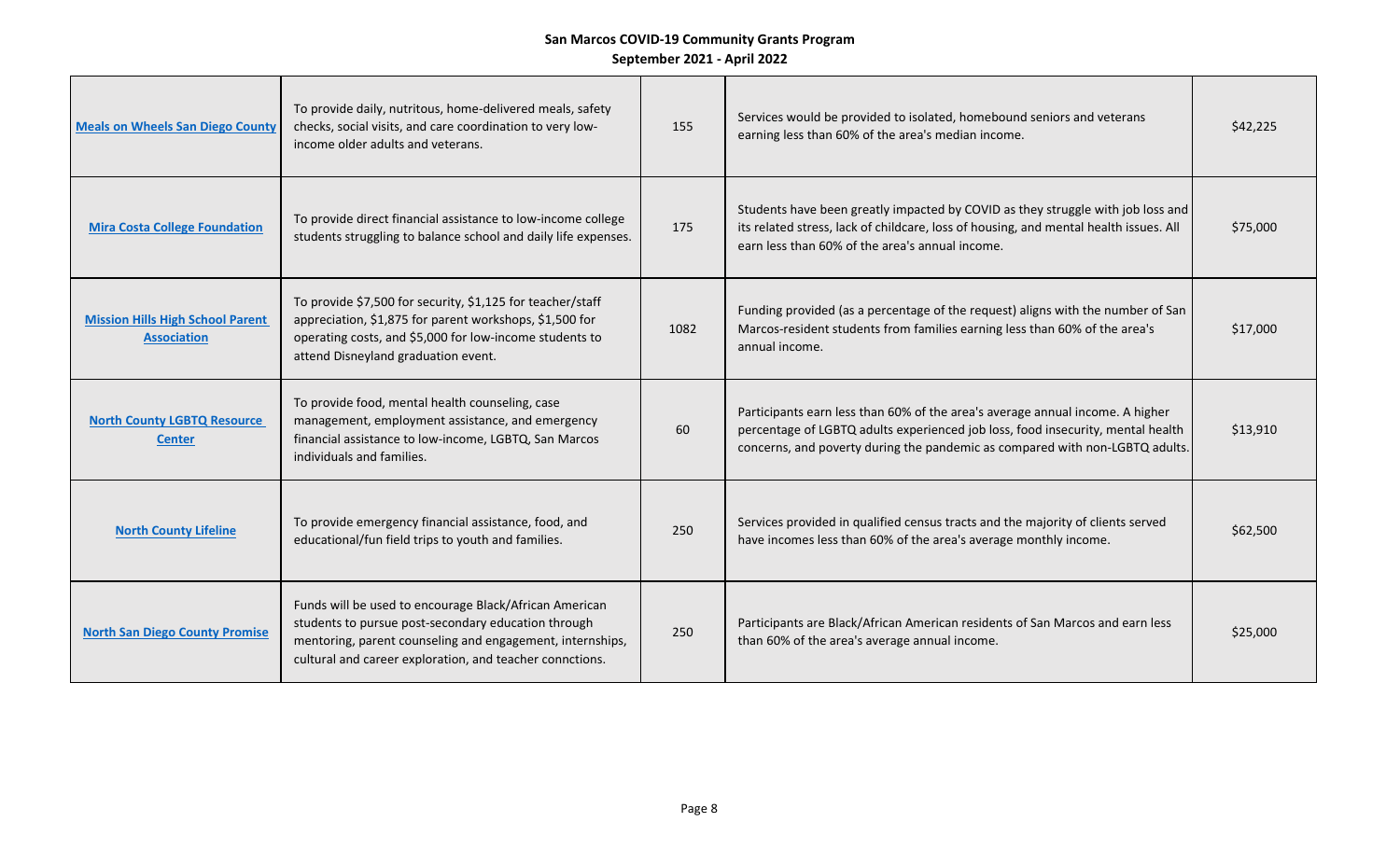| <b>Operation Hope- North County</b>      | To provide safe shelter and supportive services to women<br>and families experiencing homelessness.                                                                                                           | 10   | Participants are homeless women and children with incomes less than 60% of<br>the area's average monthly income.                                                                                                                                                   | \$35,000 |
|------------------------------------------|---------------------------------------------------------------------------------------------------------------------------------------------------------------------------------------------------------------|------|--------------------------------------------------------------------------------------------------------------------------------------------------------------------------------------------------------------------------------------------------------------------|----------|
| <b>Paloma Elementary PTO</b>             | For the school's social worker, teacher mini-grants, school t-<br>shirts, teacher/staff appreciation gifts, folders/planners,<br>programs/events, supplies, and PE/playground equipment.                      | 191  | Funding provided (as a percentage of the request) aligns with the number of San<br>Marcos-resident students from families earning less than 60% of the area's<br>annual income.                                                                                    | \$11,150 |
| <b>Palomar College Foundation</b>        | Funds will aid students in need: \$42,500 for direct financial<br>assistance (not rent) and \$25,000 for textbook<br>purchase/rental assistance. \$7,500 is for operational support<br>to distribute funding. | 135  | Students are low-income and earning less than 60% of the area's average annual<br>income.                                                                                                                                                                          | \$75,000 |
| <b>Palomar Family Counseling Service</b> | To provide parenting classes as well as small group mental<br>health counseling for youth served at the Boys & Girls Clubs<br>of San Marcos' after-school program.                                            | 52   | 100% of participants are from families with incomes of less than 60% of the<br>area's average monthly income. 88% live below are at the poverty level. Youth<br>are experiencing increases anxiety, depression, and fear due to disruptions<br>caused by COVID-19. | \$13,424 |
| <b>Produce Good</b>                      | To provide 36,000 servings of gleaned fresh fruit and<br>vegetables and food waste prevention education to<br>affordable housing residents.                                                                   | 1000 | 100% of those served reside in qualified census tracts.                                                                                                                                                                                                            | \$18,215 |
| <b>Rock Church, San Marcos Campus</b>    | To provide families with winter holiday meals, infant formula,<br>blankets, toys, and grocery gift cards.                                                                                                     | 1075 | Services provided in qualified census tract for clients in poverty and many are<br>homeless.                                                                                                                                                                       | \$25,000 |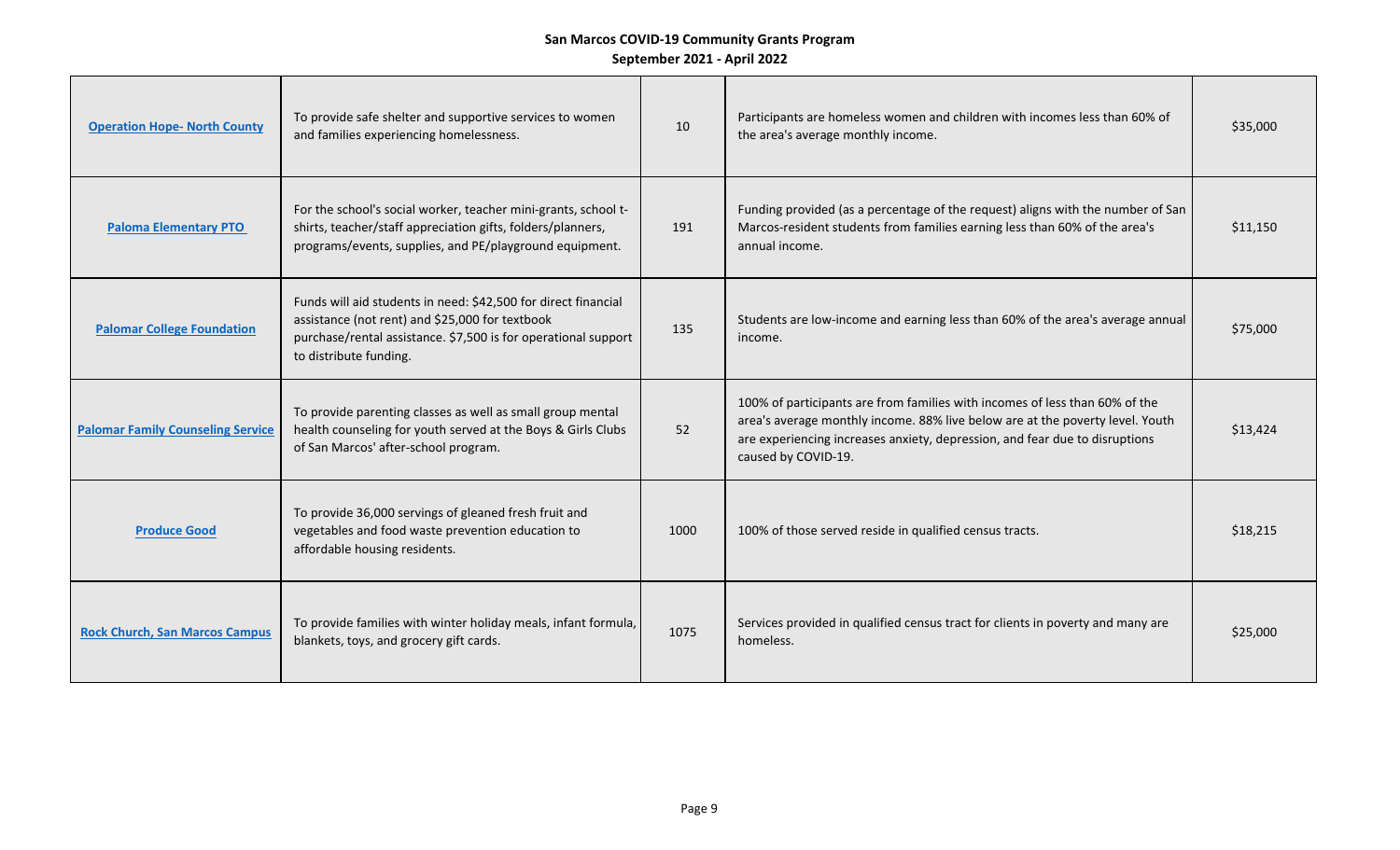| <b>San Diego Children's Discovery</b><br><b>Museum</b> | To provide mobile museum workshops to low-income 1st,<br>2nd, and 3rd grade students from San Marcos Elementary,<br>Joli Ann Leichtag Elementary, and Twin Oaks Elementary<br>schools. | 800 | San Marcos Elementary and Joli Ann Leichtag Elementary are located in qualified<br>census tracts. 50% of the students at Twin Oaks Elementary are from families<br>earning less than 60% of the area's average monthly income and 31% are English<br>Language Learners. | \$10,000 |
|--------------------------------------------------------|----------------------------------------------------------------------------------------------------------------------------------------------------------------------------------------|-----|-------------------------------------------------------------------------------------------------------------------------------------------------------------------------------------------------------------------------------------------------------------------------|----------|
| <b>San Diego Food Bank</b>                             | To provide a backpack with food for six weekend meals every<br>Friday to students at San Marcos Elementary and La Mirada<br>Academy via the Food 4 Kids Backpack Program.              | 160 | 100% of students come from families with incomes less than 60% of the area's<br>average monthly income. Nearly all are minorities.                                                                                                                                      | \$40,000 |
| <b>San Diego Lab Rats</b>                              | To provide a STEAM education program for middle school<br>students in partnership with The San Marcos Promise LEAP<br>program.                                                         | 150 | Program scholarships would be providing to students from families earning less<br>than 60% of the area's median income, targeting those residing in qualified<br>census tracts.                                                                                         | \$15,000 |
| <b>San Diego Oasis</b>                                 | To provide low-income seniors with computer tablets, online<br>learning and interaction, and internet service.                                                                         | 100 | Beneficiaries are isolated seniors who reside and receive services in qualified<br>census tracts.                                                                                                                                                                       | \$35,000 |
| <b>San Elijo Elementary PTO</b>                        | To purchase Ipads needed for academic remediation.                                                                                                                                     | 50  | Participants are San Marcos-resident, ELL students from families earning less<br>than 60% of the local's area's annual income. Students continue to struggle<br>following months of distance learning.                                                                  | \$2,500  |
| <b>San Elijo Middle School Band</b><br><b>Boosters</b> | Funds will help cover the cost of choir risers and performance<br>clothing. Clothing will be loaned to students as needed.                                                             | 66  | Funding recommended (as % of request) aligns with number of San Marcos-<br>resident students from families earning less than 60% of the area's annual<br>income. 100% of students are San Marcos residents and 16.5% are from low-<br>income families.                  | \$6,500  |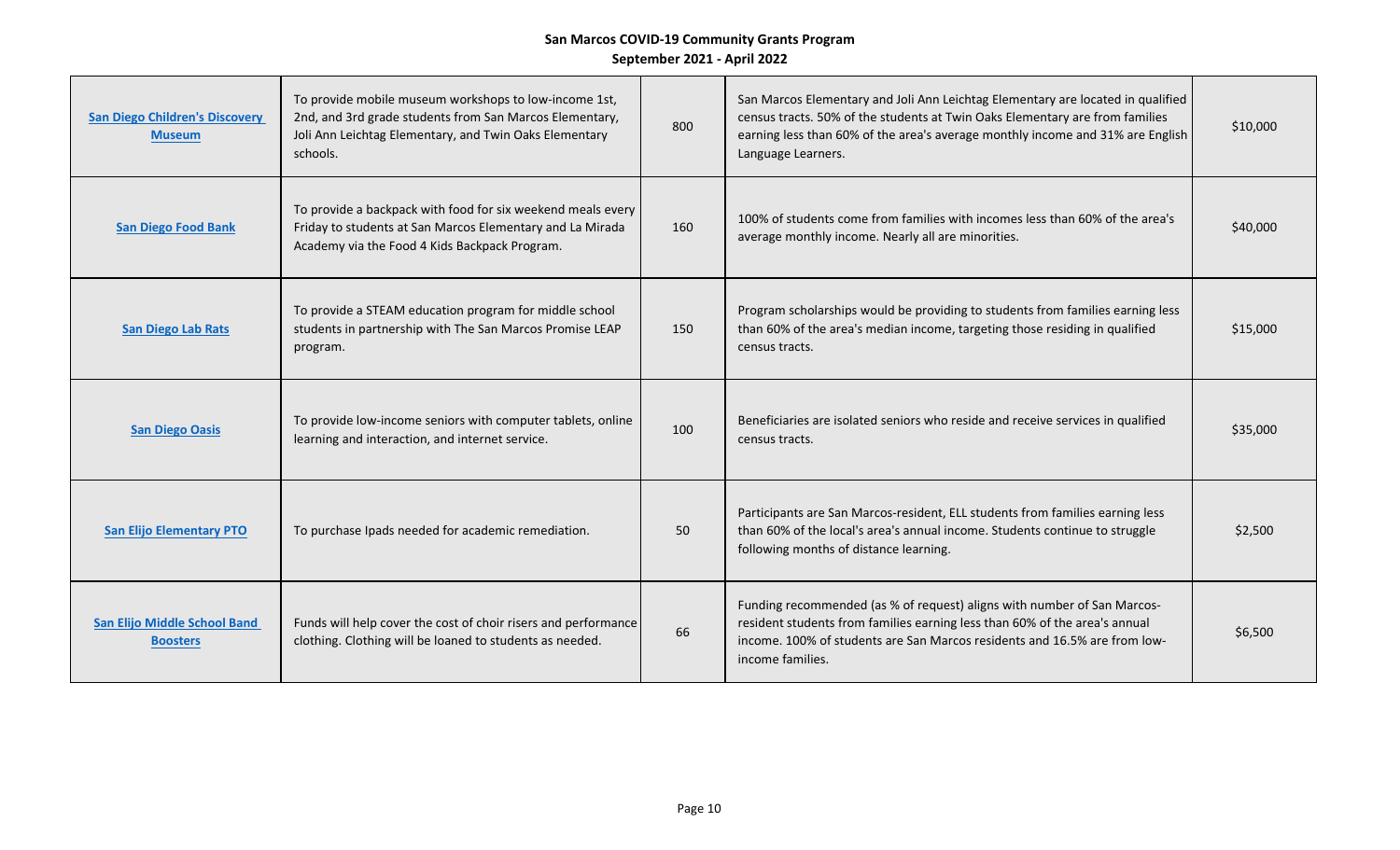| <b>San Marcos Elementary School PTO</b>               | \$3,000 for playground equip; \$800 for ukulele rack; \$3,000<br>for classroom materials; \$5,000 for sports, theater, dance,<br>music; \$10,000 for emergency fund for families in economic<br>hardship.                                                                         | 679  | Funding recommended (as % of request) aligns with number of San Marcos-<br>resident students from families earning less than 60% of the area's annual<br>income.                                                                                                                                       | \$21,800 |
|-------------------------------------------------------|-----------------------------------------------------------------------------------------------------------------------------------------------------------------------------------------------------------------------------------------------------------------------------------|------|--------------------------------------------------------------------------------------------------------------------------------------------------------------------------------------------------------------------------------------------------------------------------------------------------------|----------|
| <b>San Marcos High School Band</b><br><b>Boosters</b> | Funds will cover the cost of a class set of instrument tuners<br>(\$1,500) as well as individual and small group coaching for<br>students in the San Marcos High School Music Program<br>(\$18,500). Coaches are not school employees.                                            | 94   | 78% of students reside in San Marcos and 40% are from low-income families<br>earning less than 60% of the area's annual income. Funding recommended (as %<br>of request aligns with number of San Marcos-resident students from low-income<br>families.                                                | \$20,000 |
| <b>San Marcos High School PTO</b>                     | To provide \$3,544 for department funding, \$1,549 for<br>program expenses, \$2,756 for school expenses, \$2,231 for<br>senior expenses/support, \$1,654 for school spirit expenses,<br>and \$1,095 for PTO expenses.                                                             | 2647 | Funding provided (as a percentage of the request) aligns with the number of San<br>Marcos-resident students from families earning less than 60% of the area's<br>annual income.                                                                                                                        | \$12,829 |
| <b>San Marcos Middle School PTO</b>                   | \$10,672 for VIP Program- student achievement incentives;<br>\$2,668 for teacher appreciation; \$2,668 for books; \$2,668 for<br>field trips; \$1,601 for support and supplies.                                                                                                   | 523  | Funding recommended (as a % of request) aligns with number of San Marcos-<br>resident students from families earning less than 60% of the area's annual<br>income.                                                                                                                                     | \$20,277 |
| <b>San Marcos Prevention Coalition</b>                | To educate San Marcos residents regarding the dangers of<br>fentanyl and resources for support, focusing on the lowest<br>income communities and City high schools.                                                                                                               | 7000 | Program will focus on lowest income, census tract neighborhoods and City high<br>schools. Of district students, at least 37% are from socio-economically<br>disadvantaged families, 14% are English Language Learners of immigrant<br>families, 13% have disabilities. Program targets these students. | \$12,000 |
| <b>San Marcos Youth Baseball</b>                      | For scholarships to players from low-income families. Five per<br>age group: Shetland (ages 5/6), Pinto (ages 7/8), Mustang<br>(9/10), Bronco (11/12), Pony (13/14) and three Stallions'<br>scholarships (advanced). And for \$1,000 for equipment to<br>lend to players in need. | 28   | Scholarships will be given to players from families earning less than 60% of the<br>area's median income, targeting those residing in qualified census tracts.                                                                                                                                         | \$6,100  |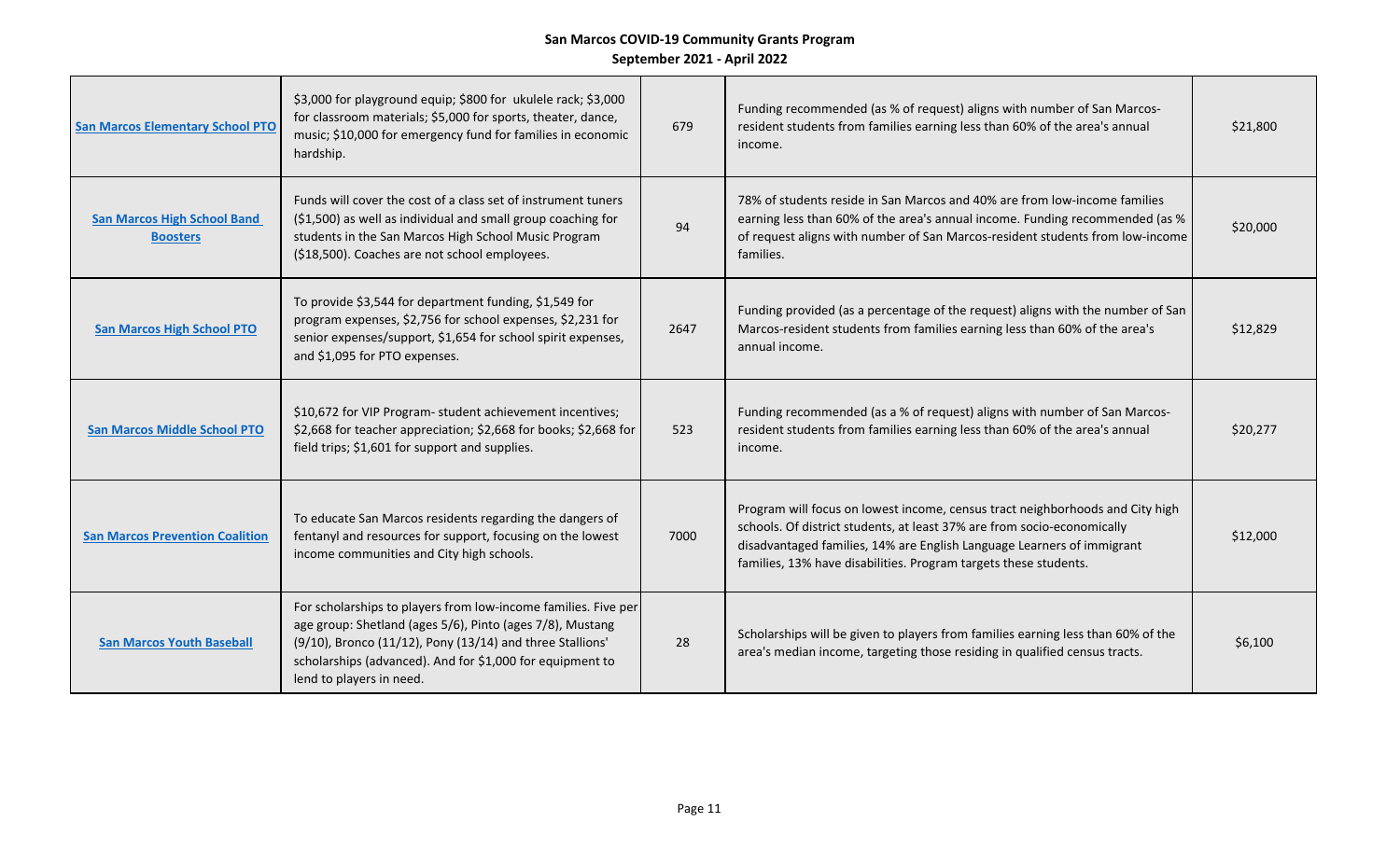| <b>Support the Enlisted Project (STEP)</b> | Funding is for emergency financial assistance to meet basic<br>needs, including transportation, food, utilities, and household<br>goods.                                                                                                                                                                                     | 16   | Participants are low-ranking active military, San Marcos residents, all earning less<br>than 60% of the area's annual income.                                                                                                                                                                                                           | \$10,000  |
|--------------------------------------------|------------------------------------------------------------------------------------------------------------------------------------------------------------------------------------------------------------------------------------------------------------------------------------------------------------------------------|------|-----------------------------------------------------------------------------------------------------------------------------------------------------------------------------------------------------------------------------------------------------------------------------------------------------------------------------------------|-----------|
| <b>TERi</b>                                | To create an Outdoor Fitness Court on TERI's Campus of Life.                                                                                                                                                                                                                                                                 | 350  | Participants have intellectual and developmental disabilities and have incomes<br>below 60% of the area's annual income.                                                                                                                                                                                                                | \$80,000  |
| <b>The Kids College</b>                    | For three weeks of summer camp instruction, 9 a.m. to 3<br>p.m. each day, Monday through Friday. Students will<br>reconnect with friends, develop their social skills, learn their<br>musical instrument and increase their performance skills. The<br>camp will also provide language arts and math focused<br>instruction. | 250  | Students are from San Marcos families earning less than 60% of the area's<br>average annual income. At least 85% are from immigrant families. Need is acute<br>to regain student engagement and performance which suffered due to the<br>pandemic. Students continue to struggle with isolation, attitude regression and<br>depression. | \$33,975  |
| <b>The San Marcos Promise</b>              | To purchase technology, materials and equipment for<br>Promise Future Centers at Mission Hills High, San Marcos<br>High, Twin Oaks High. Centers available to all students,<br>alumni and parents, providing academic/career planning, life<br>skills training, and job search assistance.                                   | 5360 | Of district students, at least 37% are socio-economically disadvantaged, 14% are<br>English Language Learners from immigrant families, and 13% have disabilities.<br>This program targets such students as they have fewer opportunities for similar<br>support elsewhere.                                                              | \$125,000 |
| <b>TrueCare</b>                            | To deliver COVID-related health/safety information and food<br>twice each month to workers at local nurseries and<br>agricultural centers.                                                                                                                                                                                   | 3000 | Participants are migrant and seasonal farm workers and live below the federal<br>poverty level, 72% are of racial or ethnic minorities.                                                                                                                                                                                                 | \$40,000  |
| <b>Twin Oaks Elementary School PTO</b>     | To renovate the school garden and outdoor classroom.                                                                                                                                                                                                                                                                         | 293  | Funding recommended (as % of request) aligns with number of San Marcos-<br>resident students from families earning less than 60% of the area's annual<br>income.                                                                                                                                                                        | \$12,000  |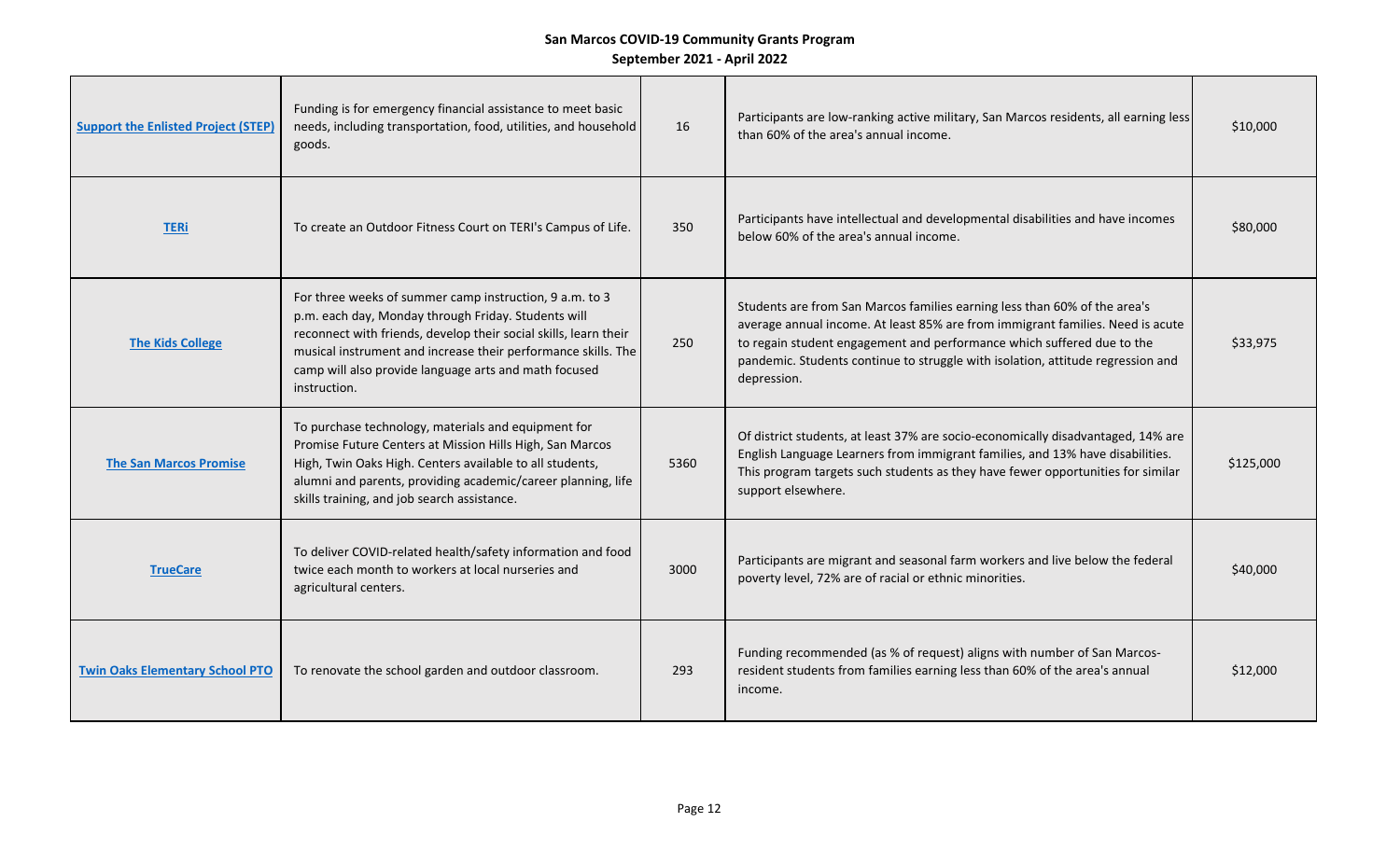| <b>Twin Oaks High School (via San</b><br><b>Marcos Promise as fiscal agent)</b>      | For the Positive Behavior Rewards System. An alternative<br>school, Twin Oaks supports students to overcome obstacles<br>to recover academic credits. Administrators created this<br>successful system to award attendance, participation, and<br>achievement.                                                                                         | 1200   | At least 59% of students are from families earning less than 60% of the area's<br>median income, 16% are homeless, 7% are foster youth, 47% are ELL, 18% have<br>disabilities. School also serves teen parents. Virtual learning was particularly<br>problematic as many students were already avoiding school and encountering<br>attendance obstacles.                                                                | \$16,000    |
|--------------------------------------------------------------------------------------|--------------------------------------------------------------------------------------------------------------------------------------------------------------------------------------------------------------------------------------------------------------------------------------------------------------------------------------------------------|--------|-------------------------------------------------------------------------------------------------------------------------------------------------------------------------------------------------------------------------------------------------------------------------------------------------------------------------------------------------------------------------------------------------------------------------|-------------|
| <b>Unitarian Universalist Refugee and</b><br><b>Immigrant Services and Education</b> | To provide the immigrant community with information about<br>legal status options, rights, and resources; direct legal<br>services; Emergency Safety Planning; and entrepreneurship<br>education.                                                                                                                                                      | 216    | Immigrants have been disproportionately and negatively impacted by the<br>pandemic due to limited healthcare and financial assistance options, lack of<br>access to government benefits, high rates of poverty and limited English<br>proficiency.                                                                                                                                                                      | \$30,000    |
| <b>Voices for Children</b>                                                           | Funds will help cover the salaries of staff who orient,<br>supervise, and support Court Appointed Special Advocate<br>(CASA) volunteers. CASAs are consistent, caring adults who<br>advocate in court on behalf of foster children. They ensure<br>that children's educational, physical and mental health,<br>housing, and other needs are addressed. | 4      | Due to COVID, foster children entered this school year with larger learning gaps<br>than their peers. Many had no access to in-person or distance learning during<br>the early days of the pandemic and experiened excessive loneliness and anxiety.<br>Children continue to struggle with these issues. They are presumed by definition<br>to have no incomes by the U.S. Department of Housing and Urban Development. | \$10,000    |
| <b>Women of Promise</b>                                                              | To assist women in accessing resources for food,<br>transportation, emergency shelter, clothing, diapers, personal<br>safety, and employment.                                                                                                                                                                                                          | 120    | Organization located and services provided in qualified census tract. At least 75%<br>of those served live in poverty.                                                                                                                                                                                                                                                                                                  | \$10,000    |
| <b>Words Alive</b>                                                                   | For the Read Aloud program, which includes facilitaor<br>training and 20 weeks of programming for 125 learners in<br>grades 1-5. Students will receive new copies of books to<br>keep, basic school supplies, and tailored hands-on project<br>supplies to further explore stories.                                                                    | 125    | The program's primary location is the San Marcos Boys & Girls Club, located in a<br>qualified census tract. Approximately 76% of students will come from very low-<br>income families and 66% are ELL. COVID-19 caused at least a full year's loss in<br>learning for students. The disruption caused by school closures<br>disproportionately and adversely impacted very low-income students.                         | \$30,000    |
| <b>Wounded Warrior Homes</b>                                                         | Post-9/11 veterans with traumatic brain injuries and post-<br>traumatic stress disorder receive counseling, intensive case<br>management, food pantry access, housing assistance, and job<br>search support.                                                                                                                                           | 35     | Beneficiaries are disabled veterans who receive services in a qualified census<br>tract.                                                                                                                                                                                                                                                                                                                                | \$40,000    |
| <b>Total</b>                                                                         |                                                                                                                                                                                                                                                                                                                                                        | 54,564 |                                                                                                                                                                                                                                                                                                                                                                                                                         | \$2,235,651 |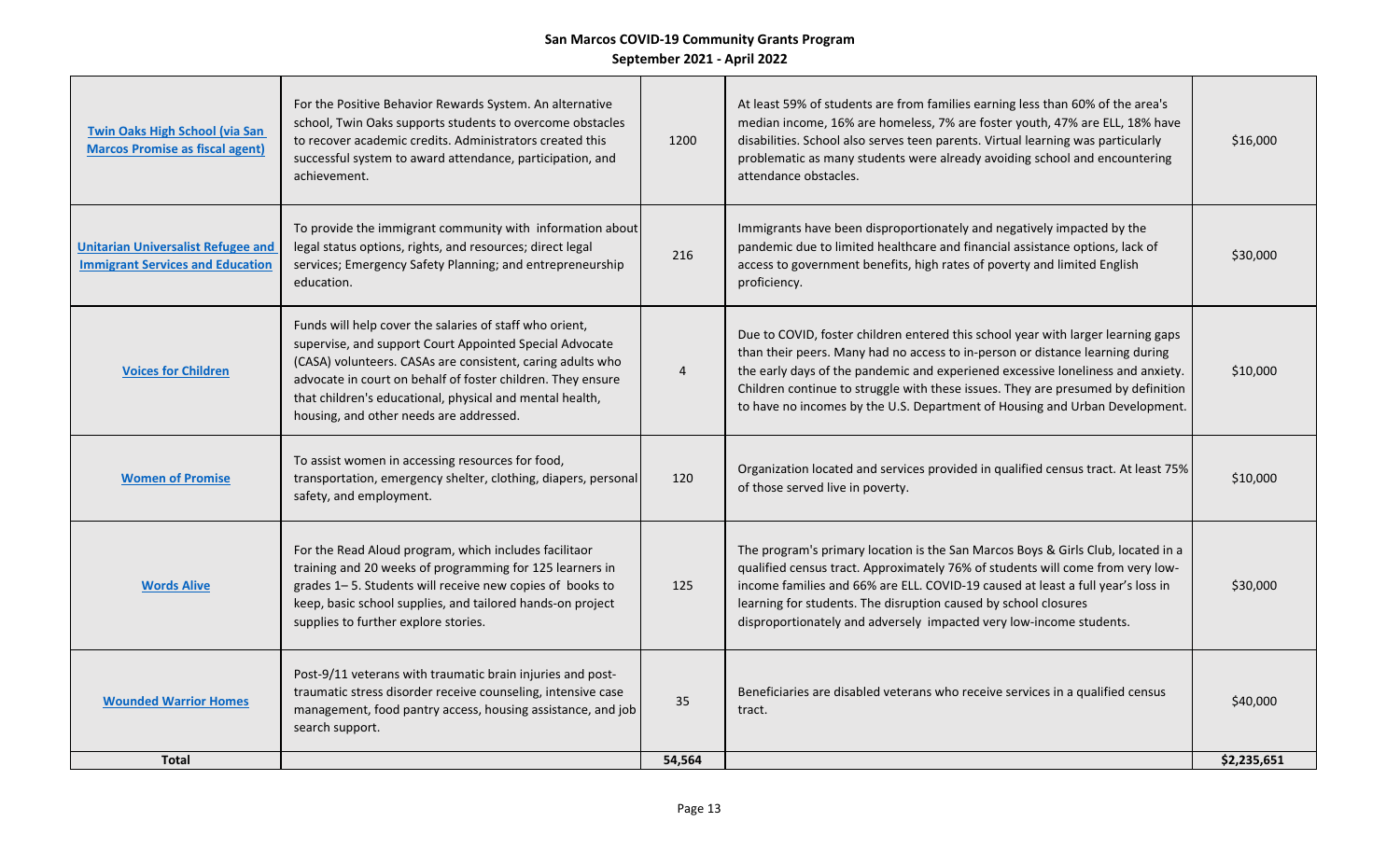## **San Marcos COVID-19 Community Grants Program**

78 grants totaling \$2,235,651 distributed through April 2022



54,564 people served (*duplicated*)